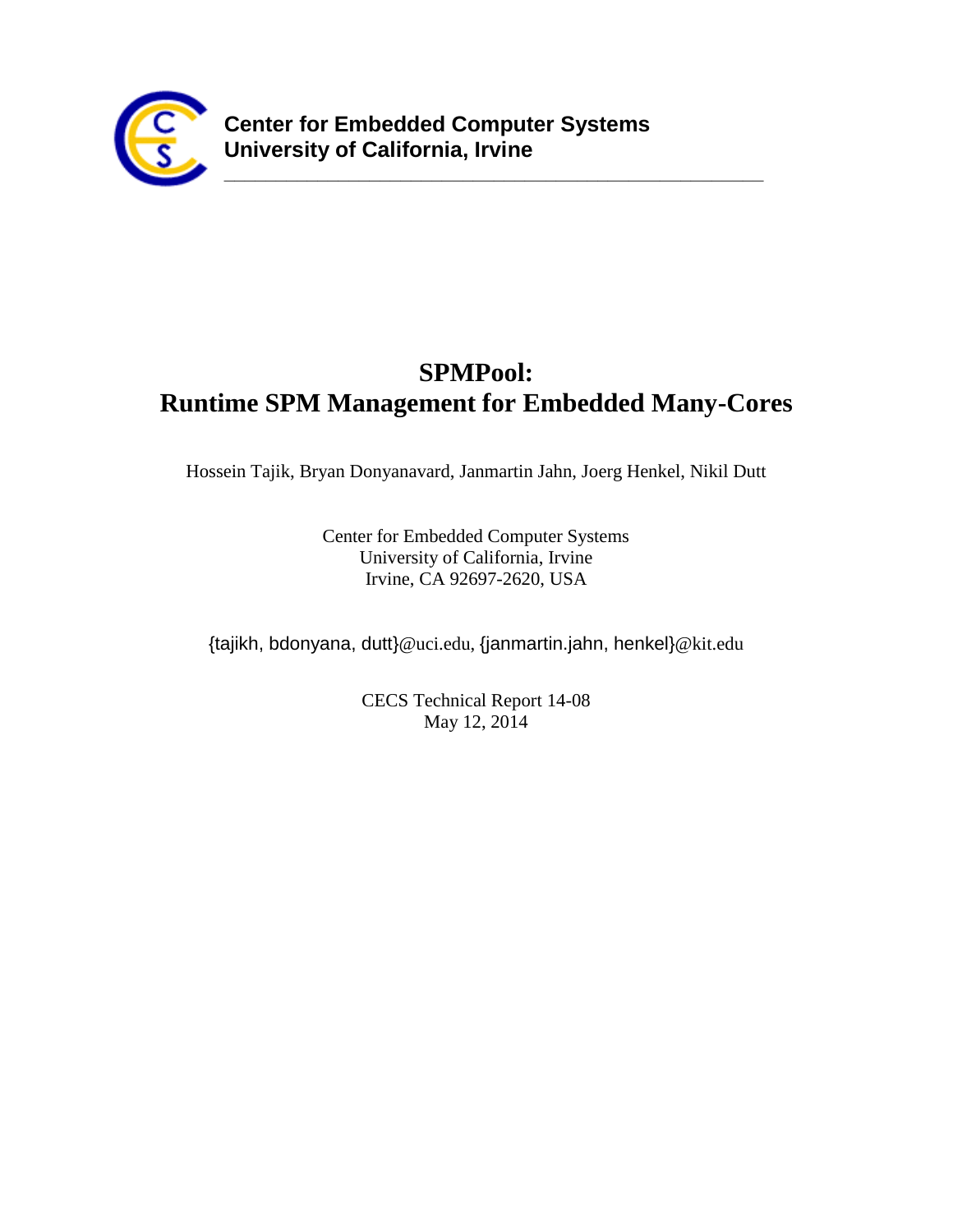# **SPMPool:**

# **Runtime SPM Management for Embedded Many-Cores**

Hossein Tajik<sup>1</sup>, Bryan Donyanavard<sup>1</sup>, Janmartin Jahn<sup>2</sup>, Joerg Henkel<sup>2</sup>, Nikil Dutt<sup>1</sup> <sup>1</sup>Center for Embedded Computer Systems, University of California Irvine <sup>2</sup> Chair for Embedded Systems, Karlsruhe institute of technology **{tajikh, bdonyana, dutt}@uci.edu, {janmartin.jahn, henkel}@kit.edu**

## **ABSTRACT**

Distributed scratchpad memories (SPM) in embedded many-core systems require careful selection of data placement such that good performance can be achieved. In this paper, we propose SPMPool to share the available on-chip scratchpads on many-cores among executing applications in order to reduce the overall memory access latency. By pooling SPM resources, we can assign underutilized memory resources, due to idle cores or low memory-usage, to applications based on their needs. As the first workload-aware SPM mapping solution for many-cores, SPMPool dynamically allocates data at runtime in order to address the unpredictable set of applications concurrently executing (workload); this is accomplished without prior knowledge of the workload. The data mapping can be adaptively re-allocated at runtime based on temporal variance of the workload and the proximity of SPM resources. Our simulations for many-core systems with a range of configurations from 16 to 1024 cores show that significant improvements can be achieved: for many complex application scenarios, SPMPool can decrease the total memory access latency by up to 55% compared to limiting executing cores to use their local SPM.

#### **1. INTRODUCTION**

The ongoing trend towards embedded single-chip many-core systems is largely driven by the physical and economic limits of single-core systems (e.g. the power wall). Embedded many-core systems increase their performance within a reasonable power envelope by offering highly parallel computational resources. This allows embedded systems to run demanding applications such as real-time video processing, live object tracking, etc. Typically, SPMs are deployed as on-chip memories in embedded many-cores for achieving lower power and better predictability. Such a large number of SPMs distributed over many cores makes memory mapping challenging for the controlling software.

In order to store the most frequently used data in SPM while rarely used data may remain in off-chip memory, the memory accesses must be accurately predicted when allocating data. Dynamic scenarios can result in memory accesses that are very hard to predict when data is allocated. Additionally, in multi- and many-core systems, the temporal variance of a single application's memory access pattern can result in excessive accesses to off-chip memory. In order to permit such dynamic scenarios in which applications start and stop at any time, data allocation needs to be adapted at runtime.

The abundant presence of processing elements in many-cores results in periods of execution in which not all cores are utilized. In this case, the unutilized memory resources associated with idle cores present an opportunity for more efficient use of on-chip resources. Furthermore, the high variability of memory intensity between concurrently executing applications causes on-chip resources to be more valuable for some applications over others.



Existing SPM management schemes for multi- and many-cores either extend uni-core SPM mapping techniques without further consideration by limiting cores to use their local SPMs only, or propose mappings with the assumption that the workload is predictable at compile time, which is unrealistic. In order to address these issues and opportunities, this paper presents SPMPool for managing systems that integrate hundreds of cores with on-chip scratchpad memories, and off-chip memory. SPMPool, as part of a runtime system, manages memory mapping and accessing of different applications in many-core systems (Figure 1). The SPMs are shared among cores, and on-chip memory is allocated adaptively between applications based on their memory requirements. The objective of our SPMPool method is to maximize the performance (by minimizing memory access latency). By accounting for dynamic application scenarios, our approach can significantly outperform the state-of-the-art memory management schemes while offering a high degree of scalability even for large systems and many concurrently executing memory-intensive applications. As a result, SPMPool now permits dynamic and increasingly unpredictable application scenarios in systems with scratchpad memory.

To summarize, our novel contributions are:

- 1) An architecture that enables sharing ("pooling") of SPMs among concurrently executing applications with varying memory needs.
- 2) Techniques to allocate data adaptively when applications are started or stopped.
- 3) Illustration of the significant impact of temporal memory access variation within an application on memory placement.

In Section 2 we present a small motivational example to demonstrate potential benefits of SPM sharing. Sections 3 and 4 outline the base architecture for SPMPool and the memory mapping formal problem definition. Section 5 describes the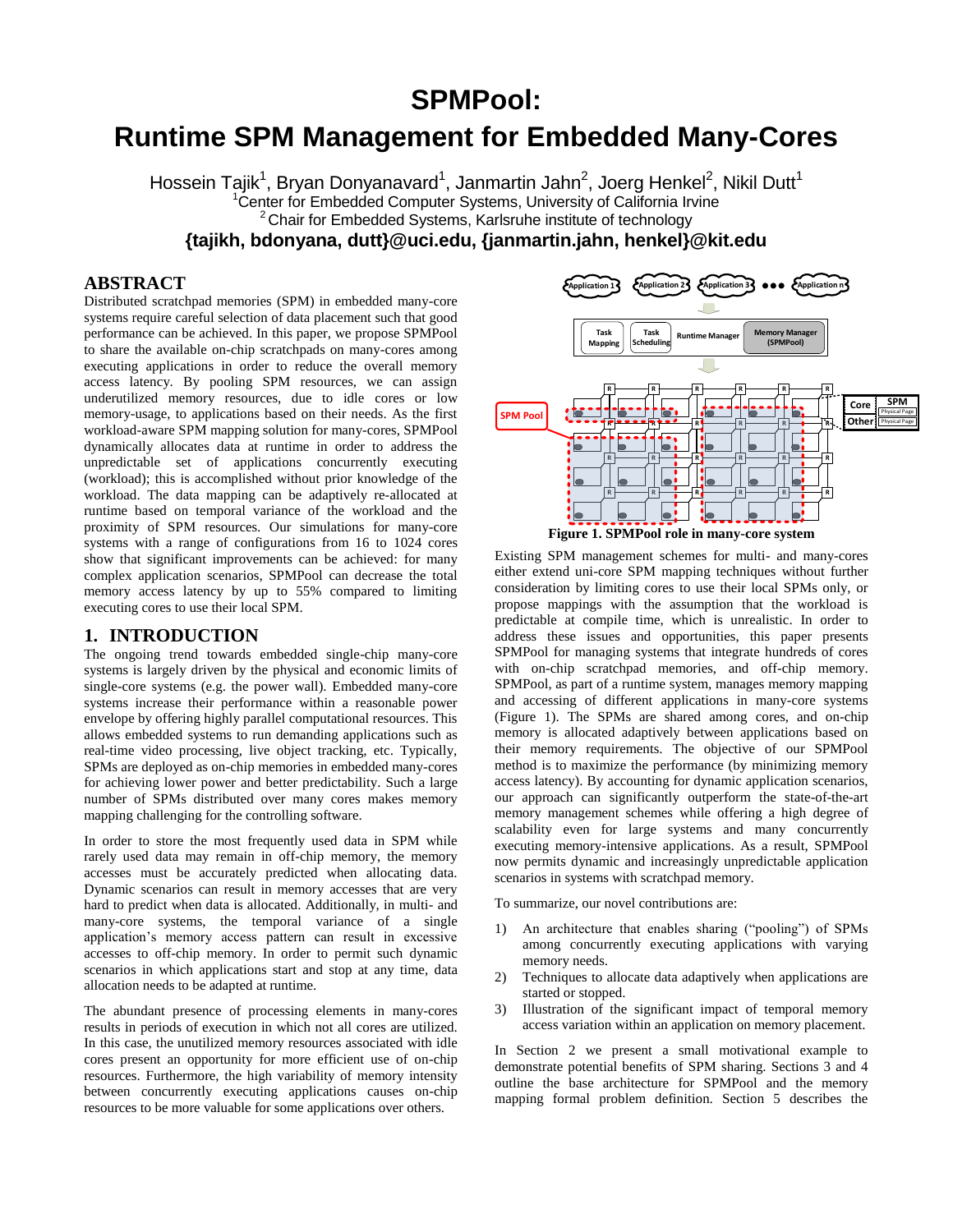SPMPool architecture including all enabling software and hardware components. In Section 6 we present our experimental setup and results. Section 7 includes further results to demonstrate the importance of temporal variance of memory accesses within a single application. In Section 8 we discuss the different overheads of implementing SPMPool. Finally, Section 9 overviews related work and positions SPMPool as a new contribution.

#### **2. MOTIVATION**

In many scenarios, the amount of data used by applications exceeds the amount of SPM resources on-chip. In order to avoid severe performance degradation, the subset of data stored in SPM must be carefully selected. The state-of-the-art mechanisms for allocating data to SPM select this subset based on the size of the SPM available at the core on which the respective application is executing. However, if there are fewer applications than cores, the SPM resources belonging to unused cores are unutilized. Another form of underutilization of SPM resources occurs when concurrently executing applications have considerably different levels of memory usage.

In both cases, severe performance penalties can result from inefficient SPM usage. A solution to this problem could be the redistribution of SPM resources to executing applications with the goal of reducing the overall memory latency of all applications combined. To exemplify, let us consider a multi-core architecture with a 4-core mesh network as illustrated in Figure 2.



**Figure 2. Example of a system with four cores and four SPMs**

Each core has an SPM with capacity of two pages. Now consider the sample workload shown in Figure 3 consisting of three applications with a working set of four virtual pages each. All three applications start executing concurrently.

| <b>Application X</b> |        | App B<br>App A |        | App C |        |    |
|----------------------|--------|----------------|--------|-------|--------|----|
| Page 0# accesses     | Page 0 | 75             | Page 0 | 1000  | Page 0 |    |
| Page 1# accesses     | Page 1 | 100            | Page 1 | 900   | Page 1 |    |
| Page 2# accesses     | Page 2 | 50             | Page 2 | 900   | Page 2 |    |
| Page 3# accesses     | Page 3 |                | Page 3 | 1000  | Page 3 | 10 |

**Figure 3. Applications and their working set of pages, along with the total number of accesses to each page over the entire execution**

Figure 4 shows the resulting mapping for this working set on the system using each application's local SPM only. In this case, many highly accessed pages are relegated to off-chip memory, causing accesses to them to be costly, while one SPM is unused completely.

The total memory access latency according to Table 1 for Application A is 5125 cycles, Application B is 164000 cycles, and App C is 915, resulting in a total memory access latency of 170040 cycles after all applications complete their execution. A superficial inspection of this memory mapping reveals that Application B is forced to place two highly utilized memory

pages, Page 1 and Page 2, in off-chip memory, while SPM pages in Tile 3 were unused. Also, Application A has placed one highly utilized memory page, Page 2, in off-chip memory, while Application C has used one SPM slot for a relatively low utilized page. If we expanded the pool of available memory for each application by allowing them to use non-local SPMs, we could place memory pages on-chip according to their utilization and use all SPM resources. Using this approach, the alternative configuration shown in Figure 5 successfully reduces the total amount of off-chip memory accesses for all applications to 11390. In this example, and through the rest of the paper, we assume all SPMs combined create a single pool.



**Figure 4. Traditional mapping of application memory to local SPMs**



**Figure 5. Alternative memory configuration for the same workload**

|        | SPM <sub>0</sub> | SPM <sub>1</sub> | SPM <sub>2</sub> | SPM <sub>3</sub> | Off-chip |
|--------|------------------|------------------|------------------|------------------|----------|
| Core 0 |                  |                  |                  |                  |          |
| Core 1 |                  |                  |                  |                  |          |
| Core 2 |                  |                  |                  |                  |          |
| Core 3 |                  |                  |                  |                  |          |

We propose to combine all SPMs in this manner as a global SPM pool that provides memory resources accessible to any executing application. Through global sharing of physical SPMs, SPMPool aims to minimize the overall access latency incurred by memory accesses. In order to accomplish this we must provide a mechanism to determine the memory mapping based on the relative utilization of all memory pages in use.

Current allocation methods either completely ignore any potential contention for memory resources from other applications, or assume the set of executing applications at any given time is predictable. When an application is started or stopped, previously unused data may be accessed frequently and data that has previously been allocated to SPM may no longer be accessed. Hence, the state-of-the-art techniques can hardly avoid severe performance penalties in such scenarios. SPMPool sets out to address these issues that arise when applications start or stop at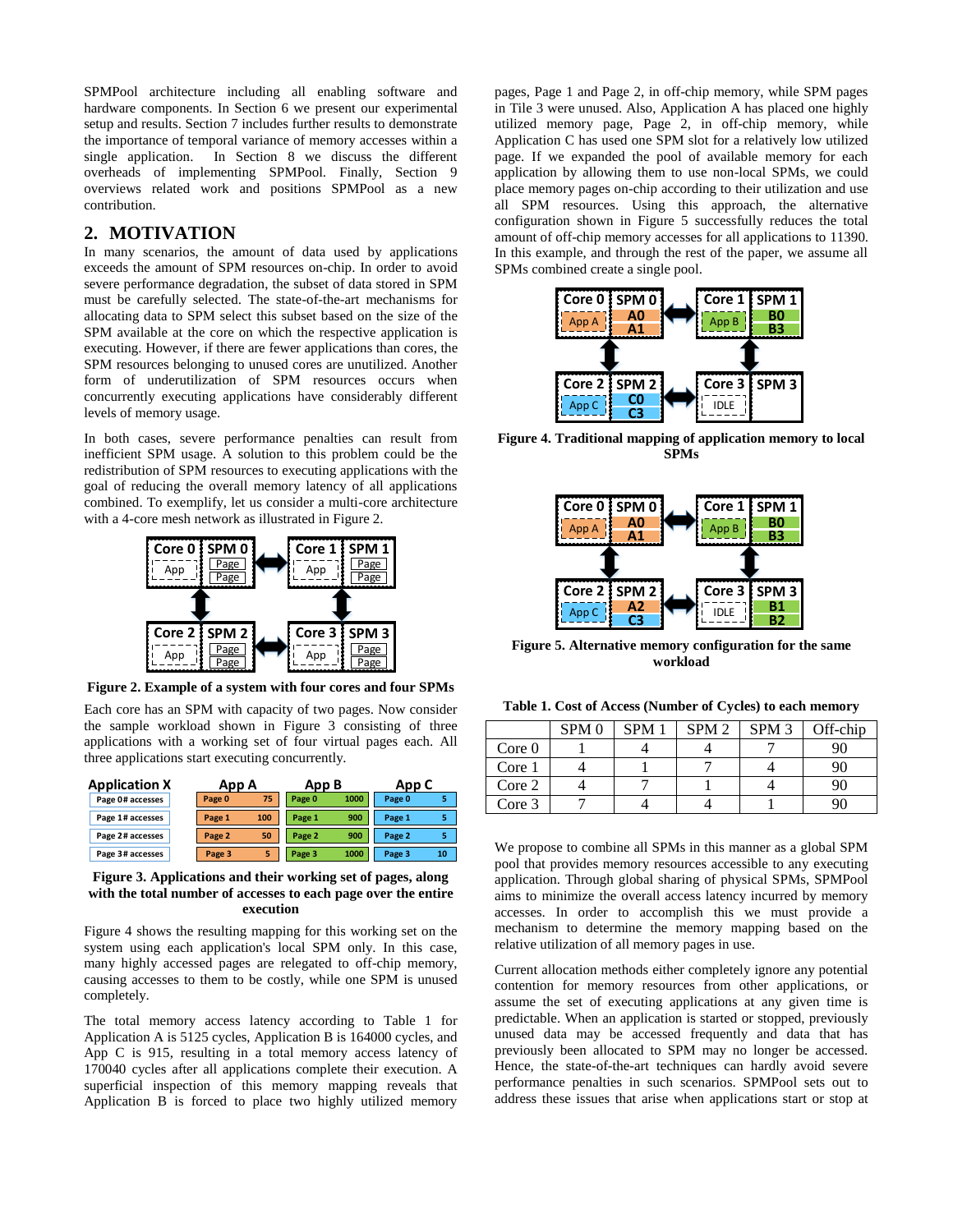any time and may execute concurrently. Sections 5 and 6 explore the opportunities presented by these shortcomings.

Additionally, in multi- and many-core systems, current SPM memory allocation techniques do not address the temporal variance of a single application's memory access pattern. For example, Figure 6 extends our original example to illustrate a sample access pattern for a single application, Application A, over its course of execution.



#### **Figure 6. Temporal Variance of memory access pattern for a single application (Application A)**

If we don't consider the temporal variance of accesses, Page 0 and Page 1 will be placed in the SPM (Figure 7a), as we saw in Figure 4. This will cost 5125 cycles of memory access latency for Application A. But if we split the execution time into two distinct phases (separated by the dotted line in Figure 6), we'll have two different memory mappings for each phase (Figure 7b). In the first phase, Page 0 and Page 2 will be placed in the SPM; while Page 1 and Page 3 will reside in the SPM during the second Phase. The memory access latency attributed to Application A becomes 1120 cycles with the increased cost of one memory remapping. The state-of-the-art techniques typically only load an application's pages into SPM when the application starts, which is ineffective for such variant access patterns. The effect of this temporal variance is further explored in Section 7.





### **3. ARCHITECTURE DESCRIPTION**

In this paper, we target tiled many-core systems in which tiles are connected via a mesh-like Network on Chip (NoC). The memory subsystem is distributed regularly among all tiles. Each tile consists of a core, SPM, MMU, and network interface to manage NoC traffic for inter-tile communication (Figure 2).

In our model, an application consists of a single thread that executes atomically on its assigned core. Each application has a

private virtual address space not shared with any other application.

The major events that encapsulate the execution of each application are (1) application start and (2) application stop. Any application may experience one of these events at any time. Because each application runs to completion, (1) and (2) are experienced exactly once by all applications.

At runtime, application scheduling, mapping, and memory management is performed by a central runtime manager (Figure 1). Upon entry into the system, an application is initially mapped to a free core randomly by this central controlling instance, and the SPM memory mapping is updated with the appropriate memory pages fetched from main memory. When an application is stopped, all of its pages stored in on-chip memory are invalidated and written back to main memory and the core is freed. The next sections define in detail the challenges presented by mapping the many pages of a dynamically changing workload into the limited amount of on-chip memory resources, and specify the augmenting hardware and software to enable our solution to these challenges, SPMPool.

#### **4. PROBLEM DEFINITION**

The general goal of SPMPool is to select a subset from many application pages and assign them to the limited number of onchip memory slots in order to get minimal access latency. To implement this scheme it is necessary to characterize the memory behavior of each application. For this work, we simplify this characterization by assigning each page a single value that represents the number of times that page is accessed. Based on these values, we determine which pages are most useful for each application. Once all applications are characterized by values for all their pages, a physical to virtual memory allocation can be generated (memory mapping). By comparing the values of each page in the set of all executing applications, a memory map can be generated that prioritizes on-chip physical memory resources for the most utilized pages.

If we assume all the architectural requirements for SPM sharing (described in Section 3) are available, the best memory mapping can be expressed as an optimization problem. The pool of SPMs itself is specified by the number of SPMs, their size, and the arrangement of tiles. Provided the pool information, we should know the existing mapping for each application, as well as the memory access latency from each tile to each SPM. The optimization problem should generate a virtual to physical memory mapping for any point in time to minimize the overall access latency caused by memory accesses of all applications. The optimization problem should be executed dynamically at runtime, with the help of information generated statically.

Let *APP* be the set of executing applications and *SPM* be the set of SPMs on the chip. Each application has a set of pages, *P*; the goal is to map each page to one of the SPMs or to the off-chip memory, such that overall performance of the system is maximized. We assume that application mapping is known and therefore each application is mapped to a core. If we consider any time, the following optimization problem should be solved:

| Inputs:    |                                      |
|------------|--------------------------------------|
| APP        | set of application                   |
| <b>SPM</b> | set of SPMs                          |
| Page       | set of pages for each application    |
| Cap[i]     | capacity (number of pages) in SPM[i] |
| Cost[i, j] | cost of access from APP[i] to SPM[j] |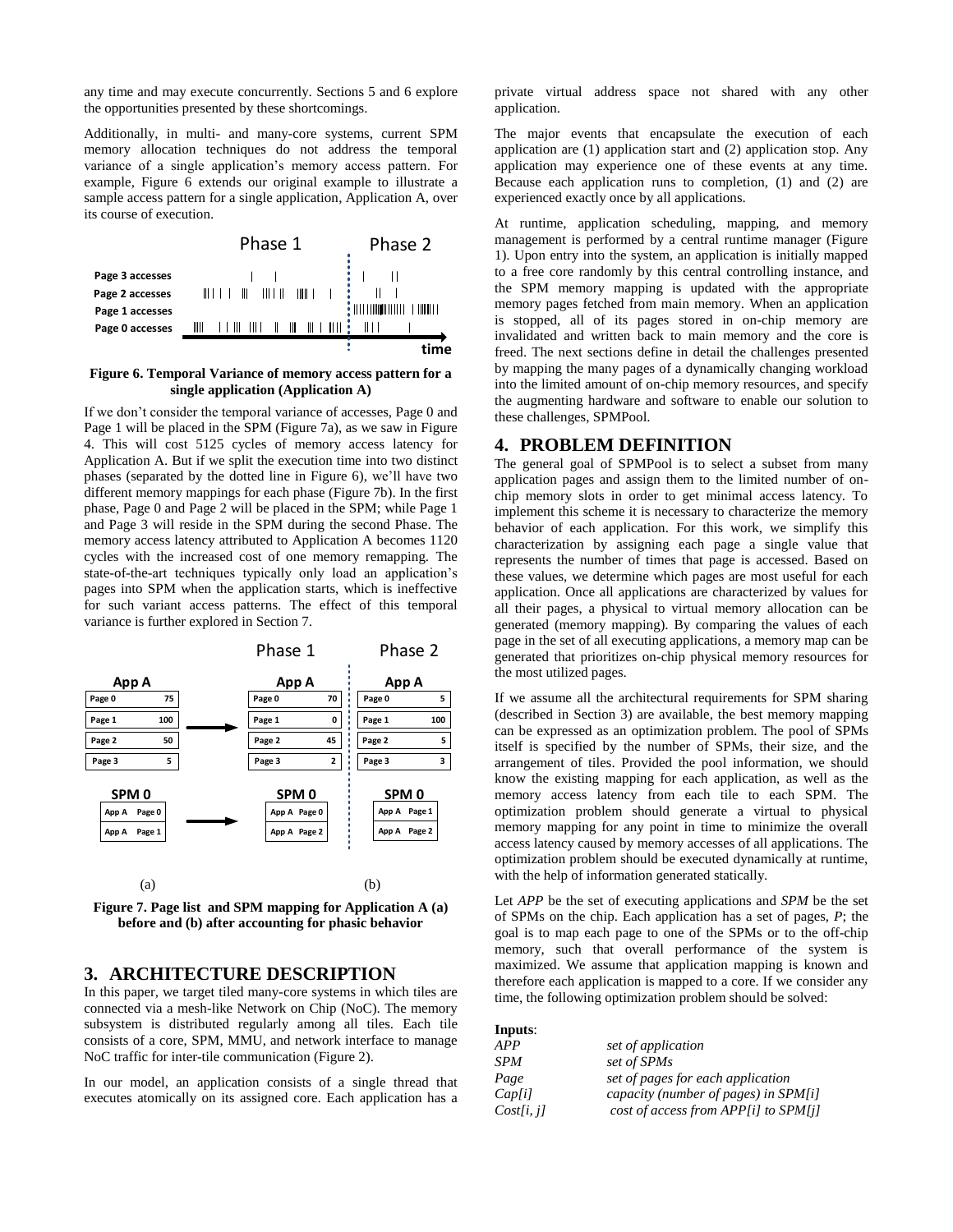*Access[i, j] number of accesses to App[i].PAGE[j] over the execution of APP[i]*

#### **Output:**

$$
\forall a \in APP, \forall p \in a.PAGE, \forall s \in SPM :
$$
  
Map[a, p, s] =  $\begin{cases} 1 \\ 0 \end{cases}$ 

The desired output is  $Map[a, p, s]$ : If  $Map[a, p, s] = 1$ , Page *p* in application *a* is allocated to SPM *s*. Similarly, If  $Map[a, p, s] = 0$ , Page *p* in application *a* is not mapped to SPM *s*. It's worth mentioning that main memory is considered as one of the SPMs with its own characteristics (access time). Total cost can be expressed as Equation (1):

$$
Total_{Cost} = \sum_{a \in APP, p \in a, PAGE, s \in SPM} Map[a, p, s] \times Cost[a, s] \times Access[a, p] \tag{1}
$$

The optimization problem can be formulated as Equation (2):

$$
\min(Total_{\text{Cost}}) \tag{2}
$$

Subject to:

1. Unique mapping  
\n
$$
\forall a \in APP, \forall p \in a.PAGE: \sum_{s \in SPM} Map[a, p, s] = 1
$$

2. Capacity constraints  $\forall s \in SPM : \sum Map[a, p, s] \le Cap[s]$ *a* ∈ *APP*,  $p$  ∈ *a* .*PAGE* 

This optimization problem can be solved with Integer Linear Programming (ILP). Figure 9 shows the time required for obtaining the optimal mapping by ILP. Even for very small multicore platforms, seconds are needed for computation and the required time increases exponentially with the number of SPMs (cores). For more than 49 SPMs, the ILP solver could not find any solution because of memory constraints.



**Figure 8. ILP solver execution time**

Under the assumption of constant cost for each access to a page, regardless of its on-chip location, a single value can be given to each page. In this case, Knapsack Problem can be reduced to SPMPool Problem. Cost of accessing to each page can be varied based on proximity to its home core. Therefore, SPMPool has more options to explore than knapsack problem. As Knapsack Problem is NP-complete, solving SPMPool problem is not feasible in polynomial time.

Finding the optimal memory map is infeasible due to the size of search space. Instead, SPMPool uses heuristics to approximate the optimal mapping. This memory mapping cannot be generated continuously. There is overhead associated not only with determining the desired mapping, but also with moving memory on and off chip. In order to provide dynamic adaptability, the mapping does need to be regenerated periodically - for example,

when the system state changes by an application starting or exiting.

### **5. SPMPOOL**

#### **5.1 Overview**

In order to support the pooling of on-chip memory resources and make them available to any executing application as we have outlined, we need to augment the existing architecture with both hardware and software mechanisms. To provide each application a virtual private address space (Figure 9a) with data that may be physically distributed throughout the on-chip network, we must allow the applications to both address and access remote SPMs, and store information about the physical location of their data. The runtime manager must receive and store application specific information and subsequently make online memory mapping decisions using this information when triggered by an event. In this section, we specify these additions that enable SPMPool resource sharing.



**Figure 9. (a) SPMPool layout of virtual SPM address space and (b) translation table that contains SPMPool address translation information**

#### **5.2 Memory Access Mechanism**

There are some additional hardware components and organizational specifications required for applications to access memory stored in distributed SPMs. Each tile needs an augmented translation table that contains SPMPool mapping information (Figure 9b). These SPMPool-specific translation tables specify virtual address to physical on-chip SPM address mappings for any of the application's pages that are stored on-chip. Any memory access initially checks this translation table for the desired page. If an entry for the page exists, a local or remote SPM access is initiated depending on the mapping indicated. For applications to be able to access data in remote SPMs, virtual memory management generates an intermediate physical address (IPA) for each SPM page. In this scheme, the SPM IPAs (held in the translation tables) can be decoded to determine where the specific SPM page resides physically on chip. The MMU on each tile contains hardware to handle direct SPM access requests to and from remote tiles. If an application's page is not in its local translation table, the memory access proceeds as a standard main memory access would. Figure 10 illustrates a sample remote SPM access by an executing application. The application executing on Core 0 initiates a memory load by sending the request to its local MMU, which contains the translation table. In this case, based on the virtual to IPA translation of the requested address, the MMU determines that the data resides on the remote SPM located on Tile 1. It sends a request over the NoC for the data, and that request is received and serviced directly by the MMU on Tile 1 (red path in Figure 10). The data is returned to the requesting core through the same path (green path in Figure 10).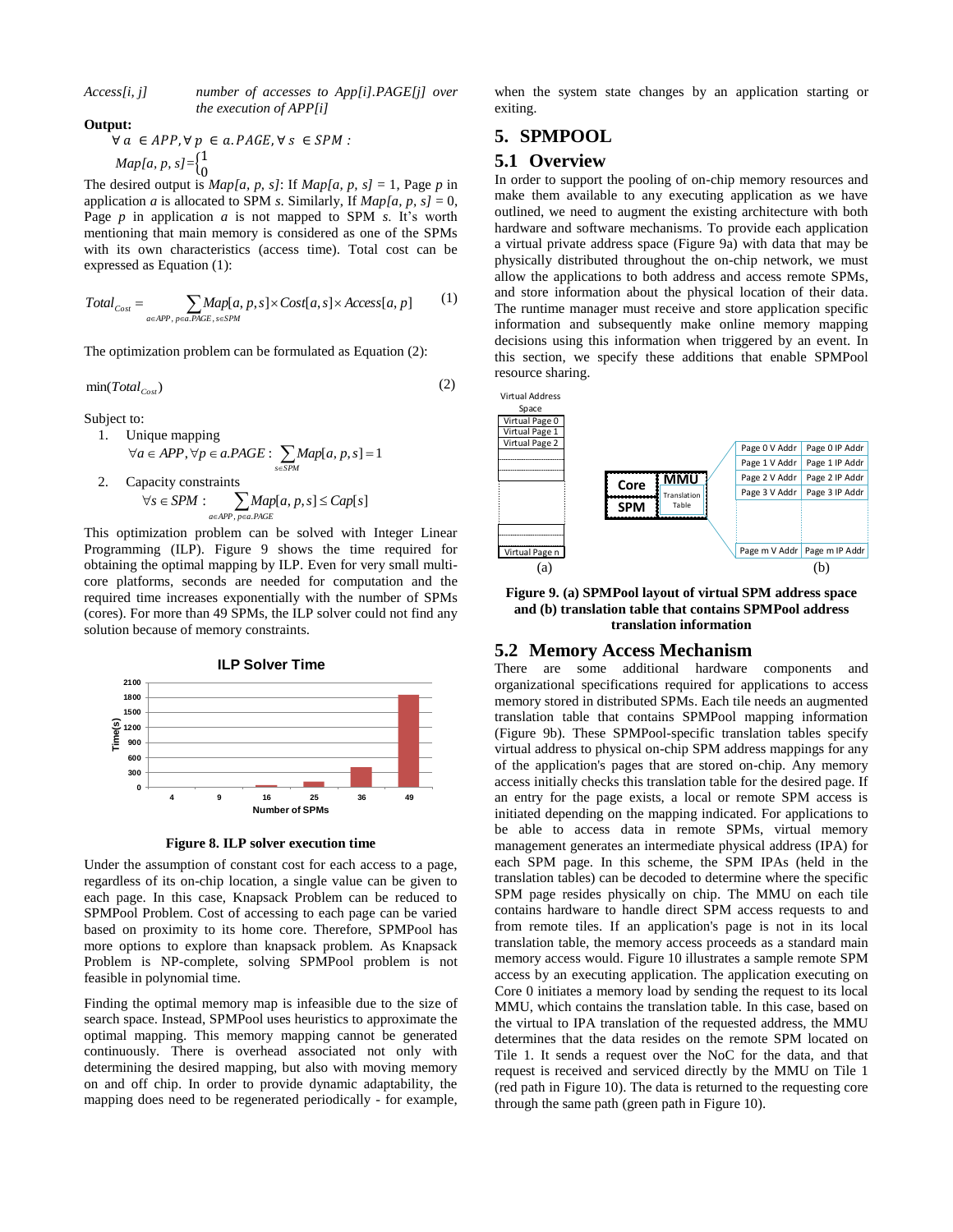

**Figure 10. Example remote SPM access**

# **5.3 SPMPool Event**

An SPMPool event is defined as a change in the workload that triggers the runtime manager to update the memory mapping. As previously mentioned, the event model consists of two types: application start and application stop. When either event occurs, there are some SPMPool-specific tasks to complete before the new memory map can be generated.

In the case of application start, the application is initially assigned randomly to a tile with an available compute resource by a designated central entity - the runtime manager. The manager also receives an incoming application's page list and stores all lists for executing applications. This SPMPool-specific information is generated at compile-time, and is discussed later in this section. Upon receiving a newly assigned application's page list, the manager generates the new mapping (see *generate\_new\_map()* below). Once the memory map has been generated, the appropriate pages are paged in from main memory and the manager sends updates to any remote tiles whose application's translation tables have changed as a result of the updated mapping.

In the case of application stop, the application's virtual pages are de-allocated from physical SPM pages and written back to main memory. Once the exiting application has vacated SPM space, the same sequence of steps is taken to generate an updated memory map.

## **5.4 SPMPool Components**

This section describes in detail each step in both the runtime and compile-time components of SPMPool.

### *5.4.1 SPMPool Runtime Manager*

The runtime component of SPMPool is invoked whenever triggered by an application event. Provided the list of pages and values for all active applications, as well as the type of triggering event, the runtime generates the virtual to physical memory mapping. Pseudocode for the SPMPool runtime component routine can be seen below.

| wait_for_event (e)                          |  |
|---------------------------------------------|--|
| switch (e)                                  |  |
| case (start):                               |  |
| $new_map =$                                 |  |
| generate_new_map(current_map + e.app.pages) |  |
| memory_reconfigure()                        |  |
| case (stop):                                |  |
| $new_map =$                                 |  |
| generate_new_map(current_map - e.app.pages) |  |
| memory_reconfigure()                        |  |

Given the information provided by the compiler, the runtime manager generates a memory mapping based on the set of applications executing on the system by executing *generate\_new\_map(e.apps)*. The runtime manager stores information about each executing application's page list, all free SPM pages, and all pages on-chip. It uses this global state information to make memory mapping decisions. The specific policies for making decisions are defined in Section 5.5.

## *5.4.2 Compile-time Static Analysis*

SPMPool needs to perform some preprocessing on application binaries to determine the working set of memory pages and the access pattern to those pages for each application. For every page in an application's working set, an ordering of accesses to the given page is created. This is done by scanning a memory trace of a sample execution for the given application. Using the page access information, a single value is generated for the page - in this paper, this value is simply the total number of times the associated page is accessed over the application's entire execution. The application's list of pages and associated values is then passed to the SPMPool runtime upon the application's entry into the system.

# **5.5 Memory Mapping Policies**

Given the information provided by the compiler, the runtime manager generates a memory mapping based on the set of applications executing on the system by executing *generate\_new\_map(e.apps)*.

A key part of SPMPool is to generate the mapping between physical and virtual memory resources. As we showed earlier in the formal problem definition, obtaining an optimal mapping even for a single instance in time is unrealistically complex for manycores. In this section some alternative best-effort strategies for generating memory mapping policies are discussed. These policies require the page access information for each executing application, as well as some knowledge about the current mapping. The placement mechanism is transparent to the application and developer - no other information is required, including code annotation for explicit SPM storage.

Each mapping policy attempts to prioritize the pages with higher need for memory resources and consists of two phases:

- 1. Deciding if a page should remain on-chip or go off-chip.
- 2. Mapping virtual pages to physical memory locations.

These two phases encompass the entire memory placement decision process. We will show in Section 8 that it can be completed in constant time complexity.

### *5.5.1 Most-Accessed Mapping*

This placement policy attempts to maintain the most relevant pages for all executing applications in SPMs using the information extracted from the static analysis mentioned above. Based on the values assigned to each page that reflect the number of accesses to that page, all executing applications' pages are compared, and the most accessed overall are placed on-chip. In phase 1, all applications' working set of pages are combined and sorted based on their access value, resulting in a sorted page list of all pages in use by executing applications. We subsequently split this list into two sub-lists: the first *N* pages make up the on-chip list, where *N* is the total number of on-chip SPM pages; all remaining pages make up the off-chip list. In phase 2, the pages in the on-chip list are assigned to SPMs: each page in descending order of value is assigned to the free SPM page nearest its home core (the tile on which its owner application is executing). All remaining pages (the off-chip list) are placed in off-chip memory.

### *5.5.2 Neighborhood Mapping*

This placement policy attempts to place an application's highvalue pages in SPMs as close as possible to its home core by first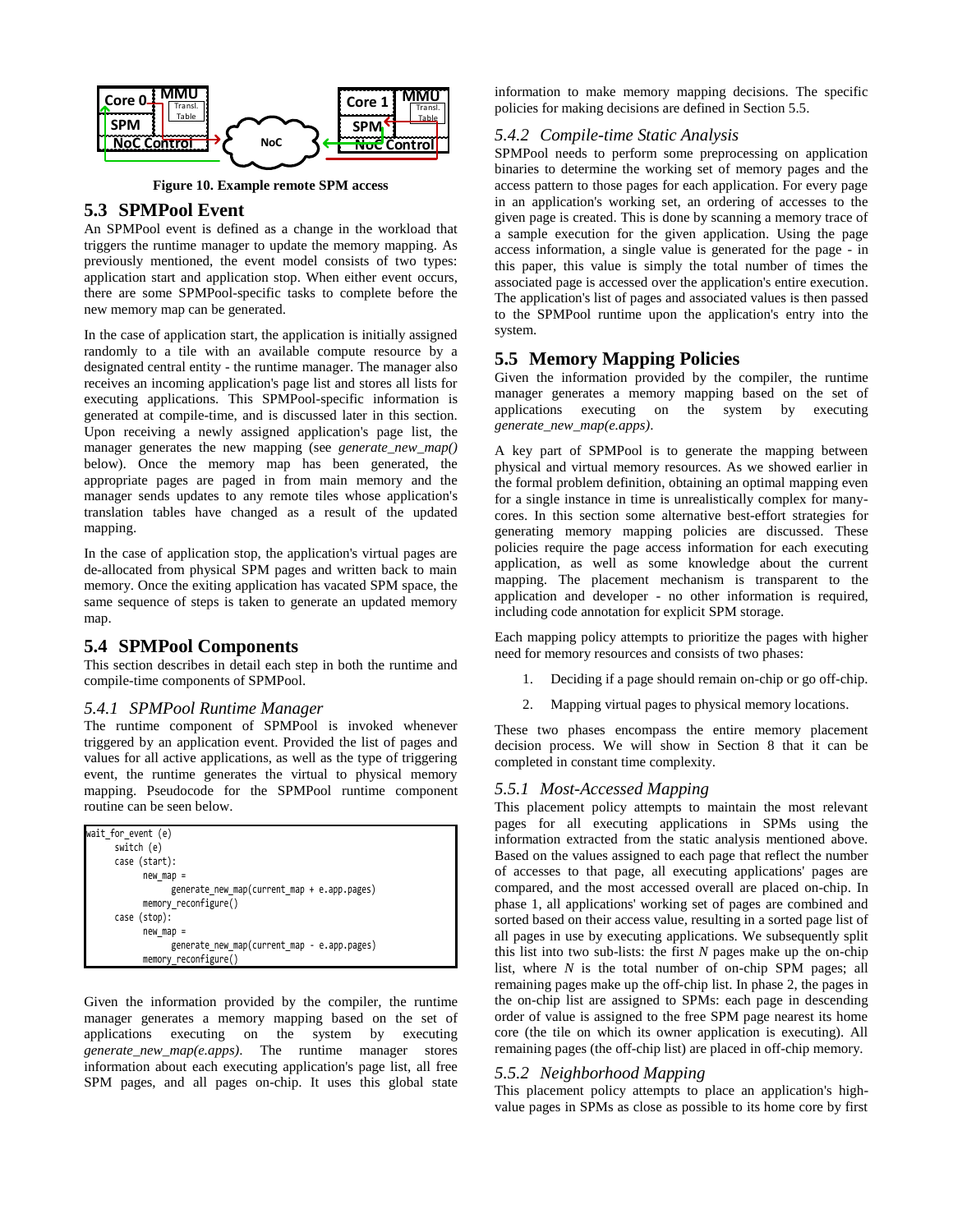claiming all of the pages in its local SPM, and subsequently searching outward for free SPM space in the "neighborhood" of surround tiles. Phase 1 and 2 are combined in this policy because for each page in the incoming application's working set, we first attempt to place the page in the local SPM. Unlike the previous policy, this one gives applications priority allocation on local SPMs. If the entire local SPM consists of pages from the same application with higher access values, we then progressively increase the search space for remote SPM allocation without remapping any executing applications' pages on-chip. We search for a destination in groups of SPMs defined as having an equal hop distance from the home tile. If there is free space in an SPM, or if replacing the existing page would lower the overall access latency, the page is assigned. Once the search neighborhood is expanded past a threshold without an assignment, the pending page and all of the entering application's unmapped pages are relegated to off-chip memory.

#### *5.5.3 Local-Only Mapping*

In this mapping, each application can only use its local SPM. Therefore, all pages in an application are sorted based on their values and the top *S* pages are mapped to the local SPM while the other pages are mapped to off-chip memory. *S* is the number of available pages in each SPM. This emulates policies that do not support remote SPM utilization.

The following section compares these different memory mapping policies using trace-based simulations for diverse workloads on a number of different configurations.

# **6. EXPERIMENTAL SETUP AND RESULT**

#### **6.1 Experimental Setup**

Our simulation infrastructure is designed for memory access energy and latency evaluation of user-specified workloads on a variety of chip configurations. We use Noxim [17] to obtain the NoC's cycle counts. CACTI [16] is used to obtain memory latency information. We assume 65nm SRAMs. Each tile is associated with a 64KB SPM. All virtual and physical memory is divided into 4KB pages. There are no caches present, and we assume all data and instructions are stored in RAM. Our simulation infrastructure is trace driven; an analyzer parses the traces and determines the value of each page in every application.

For our experiments, we used a variety of C benchmarks from the SPEC2006 suite in order to emulate highly varied highperformance workload behavior both between and within simulations. The benchmarks were not annotated for any SPM specific assignments. To evaluate the scalability of different memory mapping policies we simulated a range of NoC configurations from 4x4 to 32x32. Furthermore, each NoC configuration was simulated at multiple utilization points. Trace selection and entry and exit time was randomly generated independently for each simulation set so as to emphasize the unpredictability and variance of potential workloads.

Our goal is to show the efficacy of our method as the first runtime management solution for software controlled memory manycores. In our experiments, the previously discussed placement policies are implemented and compared to each other.

#### **6.2 Experimental Results**

Figure 11 shows the improvement in overall memory access latency our best SPMPool placement policy achieves over the local-only policy for both 4x4 and 8x8 configurations at different core utilizations. As the number of utilized cores increases, the advantage of SPMPool over non-sharing organizations decreases. This is expected: one substantial benefit of SPMPool is it provides active memory-intensive applications access to SPM resources on remote tiles that otherwise would remain idle and unused. As the number of active tiles and applications increases, the competition for on-chip memory resources between memory-hungry applications negates the idle-tile advantage. However, we still observe ~7% reduction in overall memory latency when the 8x8 configuration is 100% utilized. This edge is from the fact that we compare page values between applications to allocate physical memory resources to pages that yield overall benefit.

#### **Reduction of Total Memory Access Latency**



#### **Figure 11. Percentage of SPMPool latency improvement with respect to Local method**

From the results in Figure 11 we also confirm the workload dependence of SPMPool. Every simulation shown is run with a unique randomly generated workload - this is why we don't necessarily observe a consistent relationship between configurations through the different utilizations.



**Figure 12. Maximum improvement Variation (%) between sets of applications for 4x4 configurations**

The total energy consumption for each test case was also calculated. Due to our energy consumption model being closely tied to our access latency model, the relative improvement for energy consumption was very similar to the latency improvement in every case.

SPMPool performance is highly related to the set of applications and their scheduling. In our experiments we observed a significant variation (up to 25%) between memory access latency improvements for different sets of applications. Figure 12 shows the maximum latency improvement variation for different sets of applications.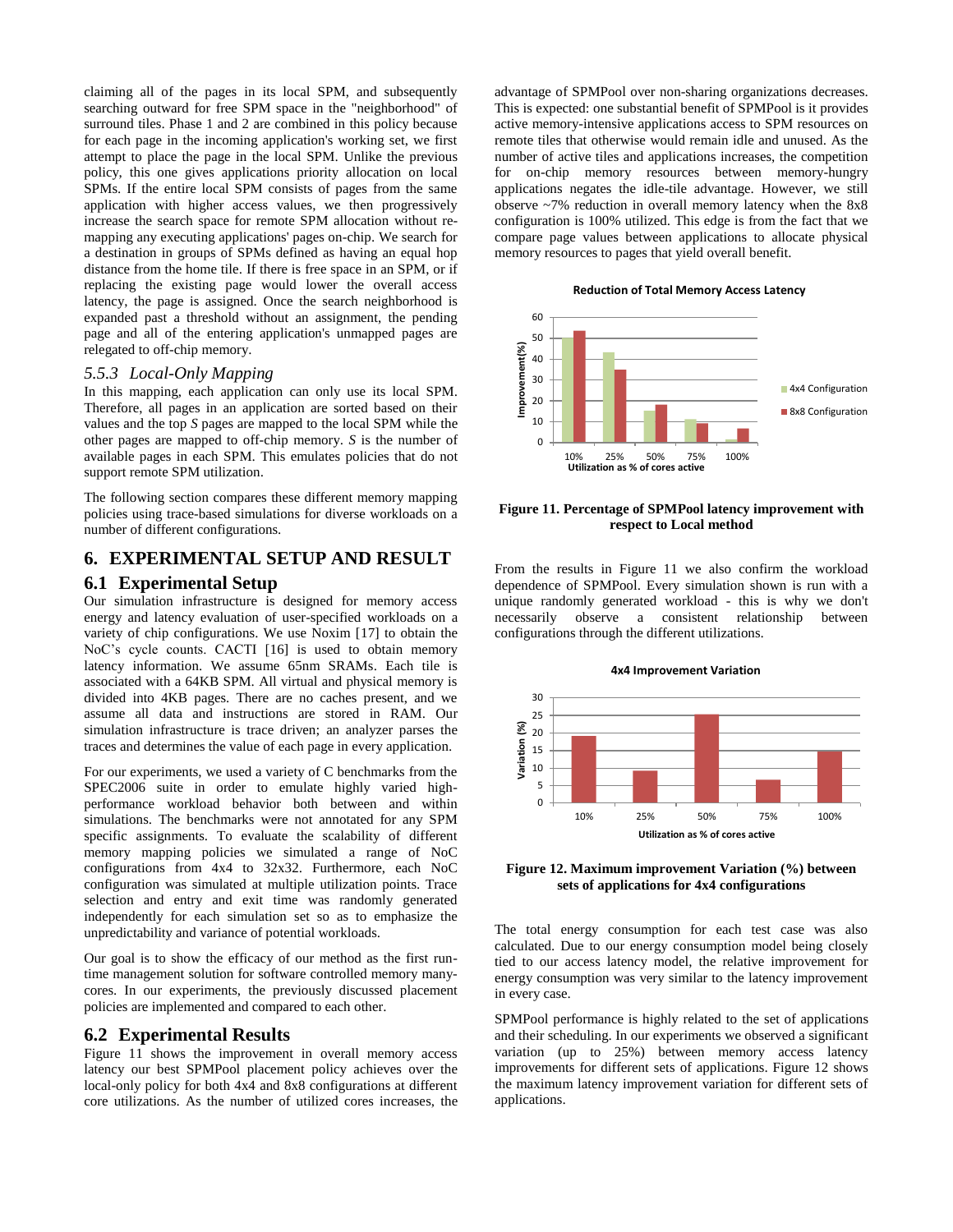It is also important to address the dependence of SPMPool upon the overall application mapping policy. For all of our experiments, we assign incoming applications to tiles randomly. As an alternative, we did some simulations that instead found a pseudooptimal tile to assign each application based on the memory map when the application entered the system. We observed, in the best case, less than 10% difference in the overall memory latency of a simulation between random application mapping and our smart placement across all utilization points. We do not consider this advantage significant enough to justify a complex application mapping policy, therefore all simulations presented implement random application mapping.

Figures 13, 14, and 15 include a comprehensive comparison of all SPM mapping policies covered in this paper, for all utilizations on configurations from 4x4 to 16x16. The overall memory access latency is reduced in all cases. One additional placement policy not discussed previously that we included is a simplified version of the most-accessed policy. The most-accessed policy re-maps all on-chip memory pages every time it generates a memory map, which requires all executing applications to halt and can induce excess memory migration overhead that is discussed in-depth in the next section. To reduce the overhead, we modified the policy to only map application pages that are migrating from off chip to on, limiting memory migration to between on- and off-chip memory only, not between SPMs. This simplified version of most-accessed still outperformed the local and neighborhood policies in every case.

The range of utilizations simulated for 4x4 and 8x8 consisted of five points from 10% to 100%. The 16x16 configuration was run for simulations from 12% to 75% utilization (Figure 15). We believe that as NoC size reaches hundreds of cores, due to the limits on software degree of parallelism and the power envelope, 100% utilization is not a common use case. Additionally, we completed simulations for a 32x32 configuration at two different low-utilization points that yielded results almost identical to the 16x16 configuration (Figure 15). As expected with so much onchip memory resources available to share, the advantage of any SPMPool memory placement policy over local increases with the configuration size (Figure 16).

Relative performance between SPMPool memory placement policies changes as configuration size grows to hundreds of cores (Figures 15, 16). This makes sense - as configuration size grows the severity of across-chip remote SPM access penalty increases. Therefore, growing neighborhoods of an application's pages around its home core yields a better result than allowing its pages to potentially become sparsely distributed throughout the chip over the course of execution. However, as the number of cores reaches 1024, the scalability of this version of SPMPool becomes an issue – an on-chip memory access may be more costly than an off-chip access in the most extreme cases. For 32x32 experiments, we forced a page to be placed in off-chip memory if the access latency from the page's home core to its assigned SPM exceeded a threshold. Multiple pools become necessary due to severe delay accessing remote tiles across chip. A single centralized runtime manager is no longer sufficient - we must move to a distributed management topology. These are topics of ongoing work to extend SPMPool as a complete scalable solution.



**Figure 13. Total memory access latency for 4x4**



**Figure 14. Total memory access latency for 8x8**



**Figure 15. Total memory access latency of 16x16 configurations for different workloads**



**Figure 16. Total memory access latency of 32x32 for different workloads**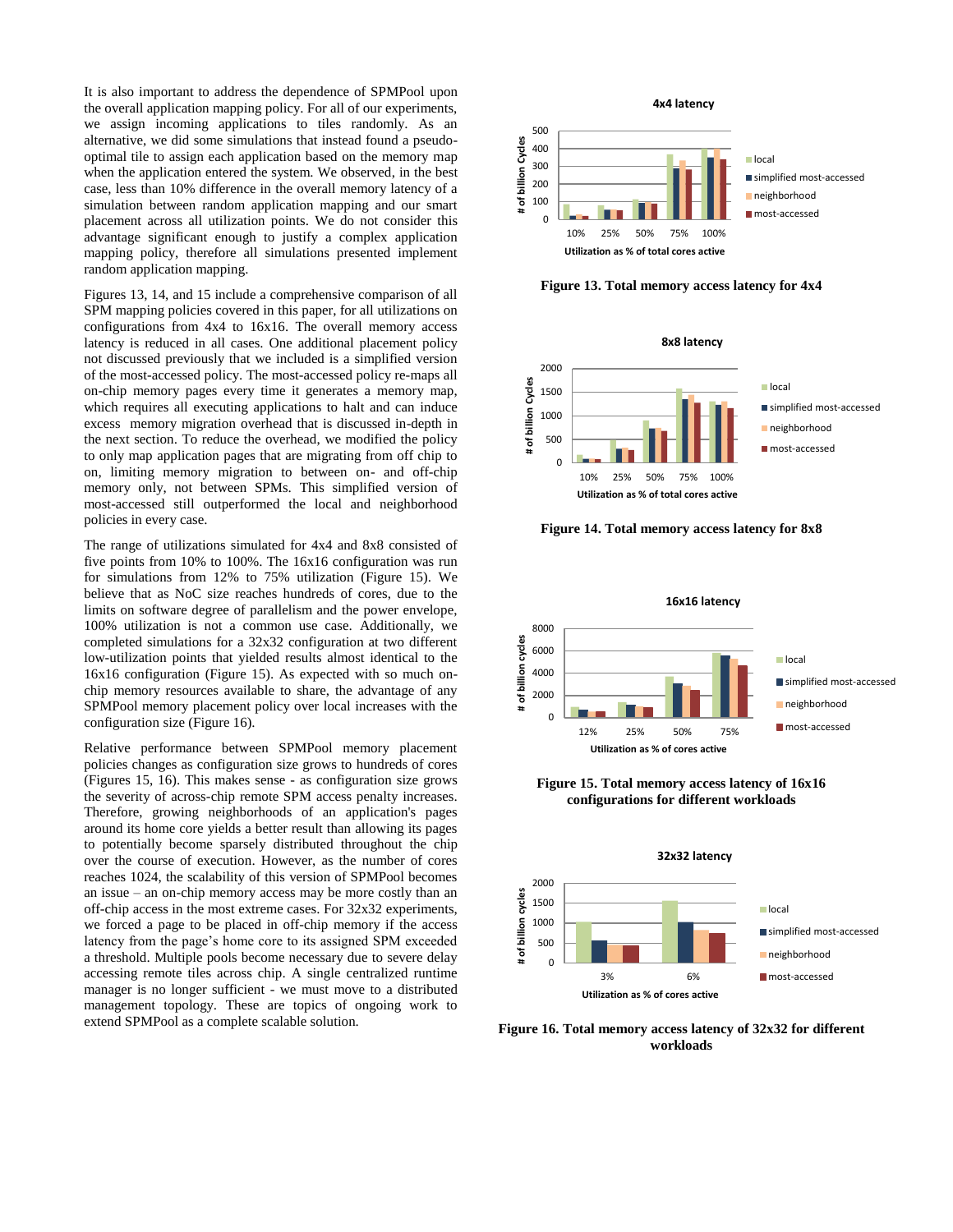# **7. TEMPORAL VARIANCE OF MEMORY USAGE**

In each application, the frequency at which different pages are accessed varies over the course of execution; some pages might be accessed predominantly shortly after the start of execution, while other pages are primarily referenced in a later phase of execution. Ignoring this phasic behavior of memory accesses and mapping an application's memory a single time (at the start of execution) can result in severe performance penalty due to excessive accesses to off-chip memory. This characteristic and the inherent opportunity it presents for a more efficient memory mapping is illustrated by Figure 6 and the related example in Section 2.

To address this issue, we propose to define different phases for any application and perform memory re-mapping at the start of each phase. Therefore, the runtime manager will be triggered with a new type of event in addition to the stop and start of applications, which is phase change. Shorter phases will impose more overhead due to more frequent memory map updates, while potentially reducing the memory access latency. In this work, we illustrate the benefit of this re-mapping by manually fixing the number of phases for each application.

We repeated the experiments of Section 6.2, considering five phases evenly dividing each application. Figure 16 and Figure 17 show the memory access latency improvement compared to the single-phase application model we used previously, in 4x4 and 8x8 system configurations.

These results show significant improvement (80%) even for a naïve selection of application phases. Considering 10 phases for each application, experiments yield slightly better results over the 5 phase organization of the same workload. More thorough investigation of defining memory access phases proves to be promising future work.

### **8. Application Mapping**

Relative assignment of applications to cores in NUMA manycores impacts the memory access latency of the system. For all experiments discussed to this point, we assumed each application upon dispatch is randomly mapped to an available core without any knowledge of current programs executing. To quantify the degree of impact application placement has on a memory placement technique such as SPMPool, we re-evaluated a subset of the previous experiments while employing alternative application mapping strategies. The application placement strategy we choose to compare with the random application placement searches for a chip region with memories that are accessed least by existing cores. The SPMs in this region potentially have the minimum amount of conflicts with other cores in terms of memory accesses, and contain the least critical data on-chip for existing applications. As shown in Figures 19 and 20, the impact that using an intelligent task placement policy, such as our minimum conflict policy, has on overall memory access latency is negligible for any memory placement strategy discussed in this paper.



**Figure 17. Memory access latency, before and after splitting application to 5 different phases, for 4x4 configurations**



**Figure 18. Memory access latency, before and after splitting applications to 5 different phases, for 8x8 configurations**







**Figure 20. Memory access latency for the same workload on a 8x8 configuration using different task placement policies**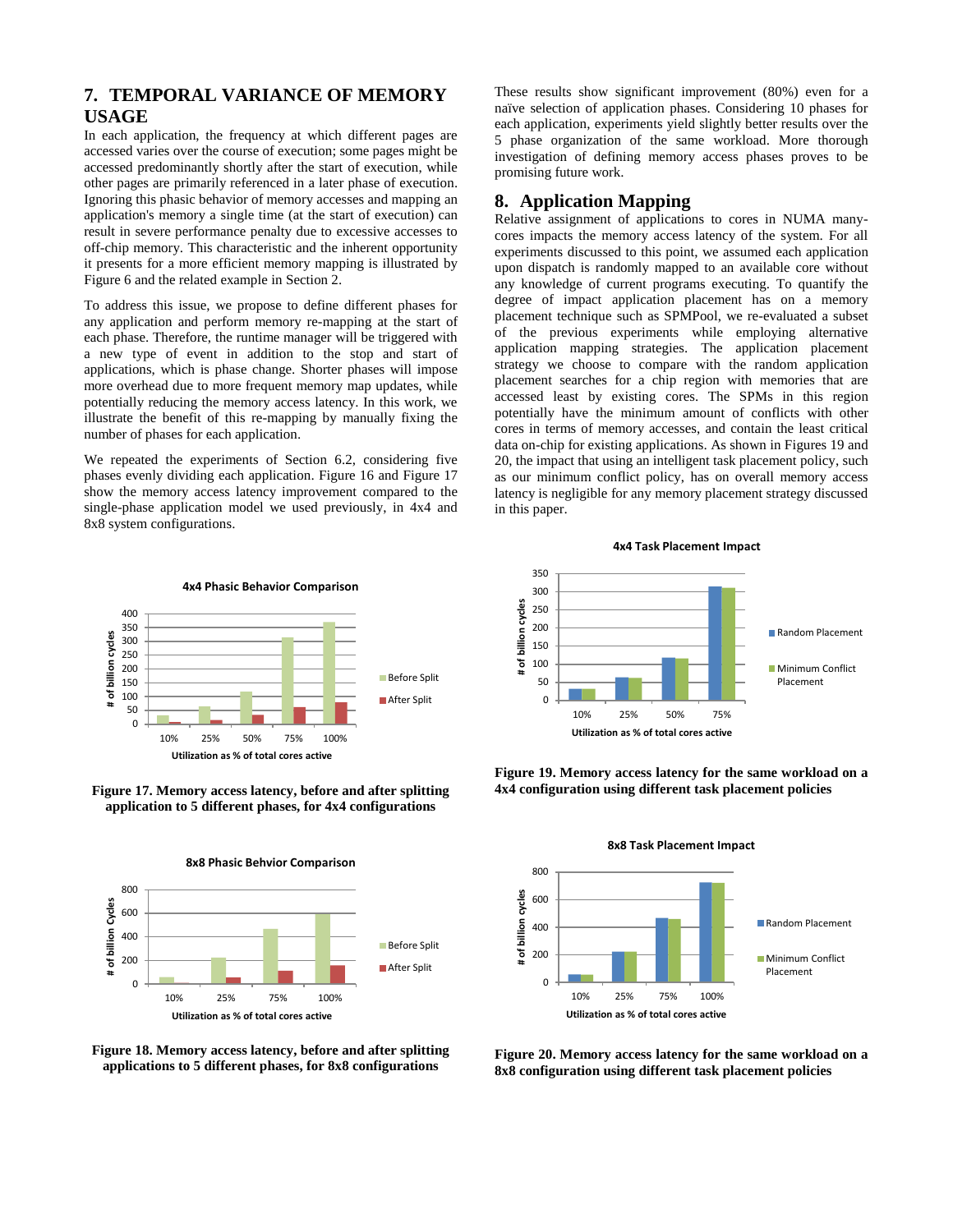## **9. OVERHEAD**

Using SPMPool imposes some overhead on the system. This overhead includes communication, computation, storage, and memory re-mapping overhead. In this section, the different overhead components of SPMPool are investigated. Our analyses and results show that SPMPool has a relatively low overhead.

### **9.1 Communication Overhead**

The runtime manager needs to communicate with cores when generating a new memory map. Three events trigger this communication: start, stop, and phase change of any application. All the communication has constant time complexity for a fixed configuration size.

#### *9.1.1 Application Start*

The list of memory pages in the application along with their number of accesses should be sent to manager on application entrance. Assuming *N* is the number of pages that can be held in all SPMs, information of *N* pages in the application with highest number of accesses needs to be sent to the manager. After determining the new map, the manager sends the information to update the translation table in each tile if the memory mapping associated with the application at that tile has changed. The manager needs to send at most *N* messages for this purpose. Therefore, the total communication overhead consists of sending 2\**N* messages (which has constant time complexity based on configuration size). After creation of a new map, we should change the data placement. The overhead associated with the change in data placement will be covered in Section 8.3.

#### *9.1.2 Application Stop*

Whenever one application stops (completes its execution), we no longer need to keep its data in SPMs. The application sends a message to the manager to indicate its completion. The manager generates a new memory map after removing the application's pages from on-chip memories. After determining the new map, the manager sends the information to update the lookup table in each core if necessary. Assuming *N* is the number of pages that can be held in all SPMs, at most *N* messages need to be sent, which has constant time complexity based on configuration size. Consequently, data placement should be changed.

#### *9.1.3 Application Phase Change*

Any change in application phase can be considered as an application exit with a consequent immediate application entrance (no need for data movement between stop and start).

# **9.2 Computation Overhead of Mapping Algorithm**

After any event, the manager will run the memory mapping algorithm to obtain the new map. We consider the SPMPool mapping policy in Section 5.5.1 (most-accessed) for this part, but the overhead of other mapping algorithms can be obtained in the same way. Assuming the manager has access to the information for each application (host core and number of accesses, in descending order, for each page), the mapping policy is implemented in two parts:

1. Decide if a page should remain on-chip or go off-chip. Time complexity of completing this phase is O(1). If we have the first *N* pages sorted ( $N = \#SPMs * \#pages per SPM$ ) based on their number of accesses, we can sort the list of other pages (which should go off-chip) later. The manager runs this algorithm on occurrence of each SPMPool event. It already has the sorted number of accesses of all other pages in other applications combined. The manager also has the sorted number of accesses for pages in application *A*. Therefore, it can find the first *N* pages with highest access value using a simple merge operation.

2. Map virtual pages to physical memory locations. Time complexity of this phase is  $O(N * \#SPMS) = O(1)$ , where *N* is the number of pages in the on-chip list *(#SPMS* \* *#pages\_per\_SPM*). For each *N* page, the manager keeps the list of closest to farthest SPMs from the host tile of the associated application. The manager traverses this list and assigns the page to the first SPM with an empty slot. In the worst case, for each on-chip page we should look at all SPMs to find a free slot.

By adding time complexity of those two phases of the algorithm, we determine SPMPool runs the mapping algorithm in constant time. All overhead incurred on the runtime manager to this point does not require any applications to suspend execution and therefore has a low impact on the overhead of the entire system.

### **9.3 Storage Overhead**

For maintaining the virtual to physical memory mapping and also fast execution of the mapping algorithm, the manager and each tile need to hold some SPMPool-specific information. If the total capacity of SPMPool is *N* pages, the manager needs to keep the number of accesses for *#apps* \* *N* pages. To locate its data in physical memory, each tile needs to have a translation table for any on-chip pages belonging to the application executing on its core. This table is also necessary for non-SPMPool organizations.

## **9.4 Memory Migration Overhead**

After generating a new memory map, some application pages may need to be moved between off-chip and on-chip memory, as well as between SPMs. During this migration, affected applications should halt their execution. SPMPool, in the most extreme case, may change the entire memory mapping and thus all pages residing in the pool of SPMs need to be migrated. The probability of this occurring, however, is low. Even in non-SPMPool organizations, some degree of memory migration is inevitable. Due to the fact that SPMs are typically small (64KB in this work), and interconnection networks are relatively high bandwidth, overhead due to memory migration is low.

We monitored the memory migration rate in the experiments described in Section 6.2. Although Intel's SSC [18] provides up to 64GB/s bandwidth for on-chip communication, we conservatively calculated the overhead assuming a bandwidth of 8GB/s for onchip communication and 160 MB/s for accessing main memory. We compared the overall memory migration time to the total simulated execution time to estimate the memory migration overhead. Our results, depicted in Figure 18, show that for 4x4 and 8x8 configurations the memory migration overhead, for most cases, is in the range of 2% to 6% considering the most-accessed policy. Overhead for the 8x8 configuration is slightly higher than 4x4 configuration. This trend continues in systems with configuration sizes of 16x16 and 32x32. The overhead increases with system configuration size due to longer communication paths and more memory migrations.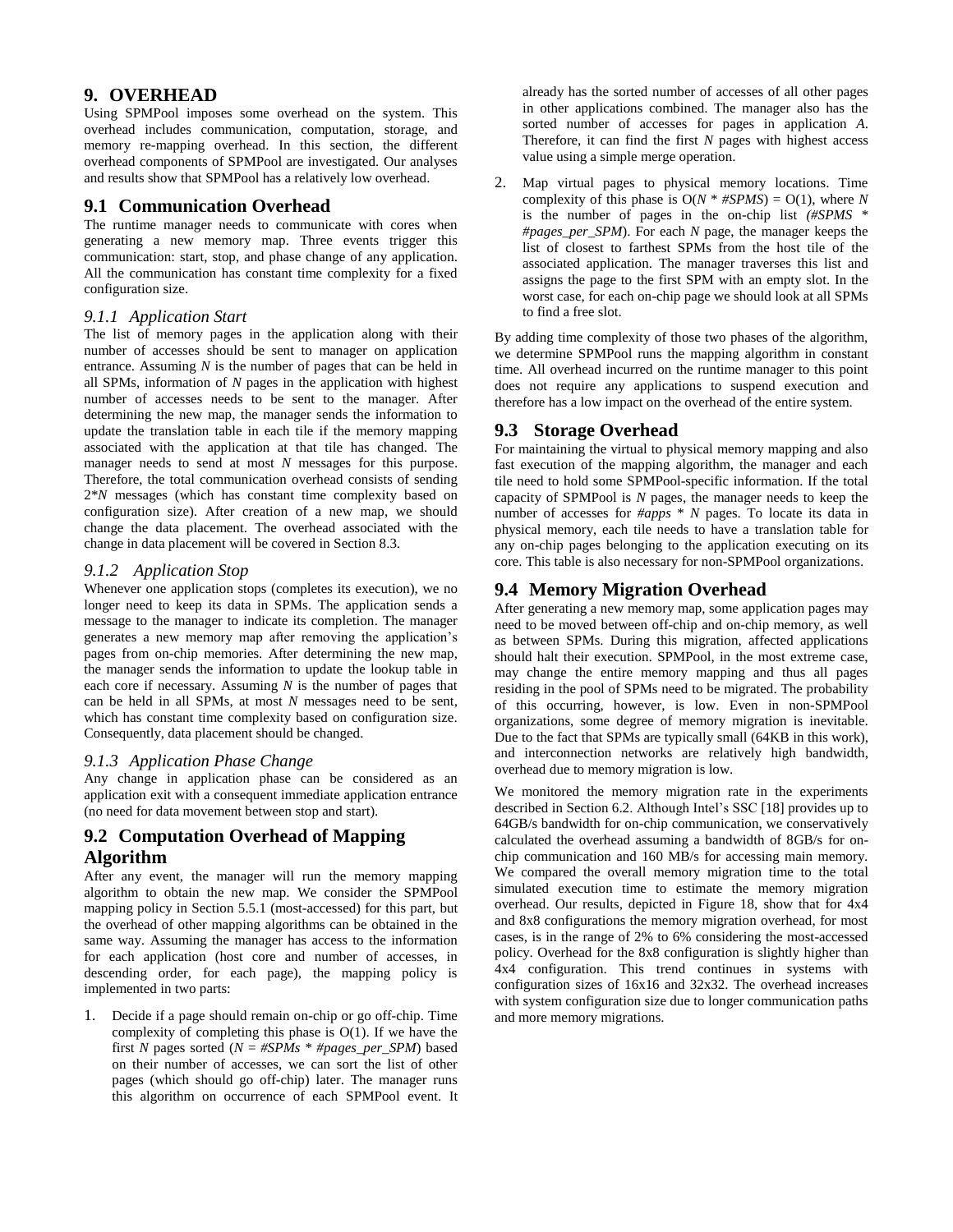

#### **Figure 21. Memory migration overhead as a percentage of total workload execution time**

If we account for all four types of overhead we outlined (Sections 8.1 - 8.4), SPMPool is a relatively small burden in terms of time and memory overhead to the whole system. This encourages the exploitation of temporal variance in applications in order to perform more frequent memory re-mapping and maintain a low overhead.

## **10. RELATED WORK**

SPM mapping techniques have been previously investigated for both uni- and multi-core execution environments. Typically SPMbased systems load data into on-chip memory with explicit instructions inserted into application code by the compiler [11,14]. The instructions can be generated by API supported user annotations in the program, as well as through static analysis of the program by the compiler itself. There has been extensive work done previously on compiler based static analysis techniques for mapping data onto local SPMs in uni-core processors [1,2,3,4,11,12,13,14,15]. [1] proposes a compiler extension that partitions array data and allocates the most used segments to a scratchpad. However, numerous solutions of this kind do not consider the spatial or temporal sharing of the SPM with other applications at runtime. To support contention of a single SPM's resources by concurrently executing applications, [2,4] propose static analysis techniques. These static analysis techniques assume that the run-time working sets can be predicted accurately at design time. SPMPool's runtime manager allows it to adapt to dynamic workloads, mitigating this limitation.

More recently in the multi-core domain, Bathen et. al. propose to allocate data at runtime based on fine-grained user-specified priorities for multiple applications that compete for local SPM space [5]. [9] has considered a system in which shared scratchpad resources are distributed throughout multi-core processors. Although they do use a NUMA model, they still suffer the same adaptability consequences that all static solutions do. In [6], a multi-phase program analysis is proposed to partition arrays by simulating and monitoring the program's memory accesses, and based on the simulation input the program is compiled again and the SPM allocation algorithm is implemented. This technique exploits the simulation feedback, but cannot predict the runtime workload and the constraints other applications may put on it. SPMPool uses compile-time information to dictate its runtime memory mapping decisions in order to resolve spatial contention between concurrently executing applications.

In contrast to previous work discussed, we consider sharing distributed on-chip SPMs of many-core processors among applications throughout the chip. State of the art approaches for on-chip distributed memory for caches, e.g. [7], have similar sentiments for sharing cache resources on multi-core. Lee et. al.

propose to share caches on a many-core chip [8]. However, no runtime solutions for sharing SPM's in multi- or many-core processors exist, and the cache-based solutions have limited flexibility due to hardware control. The static analysis solutions for SPM's have been limited to multi-core at most. These solutions are insufficient for a chip with hundreds of cores executing numerous applications all sharing the entire on-chip memory pool.

Some emerging architectures do address the need to adaptively share resources for future many-core execution environments. The invasive computing paradigm expresses a similar sentiment to ours through adaptive resource-aware programming, but its focus is on processing elements [10]. The SPMPool approach could complement a compute-focused paradigm like invasive computing.

## **11. CONCLUSION AND FUTURE WORK**

As the initial investigators in providing dynamic runtime management for distributed scratchpads in many-cores, we proposed SPMPool: a viable solution for sharing SPMs in an environment consisting of unpredictable workloads. Our results and analysis show that the introduction of SPMPool can achieve up to 55% reduction in overall memory access latency for underutilized systems with reasonable overhead. This reduction can be significantly increased by accounting for the different phases of memory access patterns typical applications experience.

Because this work is introductory, we've identified multiple promising avenues for future work throughout the paper. If we leverage the knowledge we have about the phasic behavior of memory accesses to dictate when we perform memory remapping, we can reduce memory access latency even further. In all cases, we initially targeted total memory access latency as the primary performance metric, but it is important to quantify the impact of SPMPool on energy consumption as it is applied to embedded environments. It is also important to account for how SPMPool applies as chips scale to 1000s of cores. At a certain point, it is no longer beneficial to maintain a single pool for the whole system. Instead, we can divide the chip into multiple pools with distributed management.

## **12. REFERENCES**

- [1] M. Verma, S. Steinke, and P. Marwedel. Data partitioning for maximal scratchpad usage. In *ASP-DAC*, 2003.
- [2] V. Suhendra, A. Roychoudhury, and T. Mitra. Scratchpad allocation for concurrent embedded software. In *CODES+ISSS*, 2008.
- [3] V. Suhendra, C. Raghavan, and T. Mitra. Integrated scratchpad memory optimization and task scheduling for MPSoC architectures. In *CASES*, 2006.
- [4] H. Takase, H. Tomiyama, and H. Takada. Partitioning and allocation of scratch-pad memory for priority-based preemptive multi-task systems. In *DATE*, 2010.
- [5] L. Bathen, N. Dutt, D. Shin, and S. Lim. SPMVisor: dynamic scratchpad memory virtualization for secure, low power, and high performance distributed on-chip memories. In *CODES+ISSS*, 2011.
- [6] A. Marongiu and L. Benini. An OpenMP compiler for efficient use of distributed scratchpad memory in MPSoCs. *TC*, 61(2), 2012.